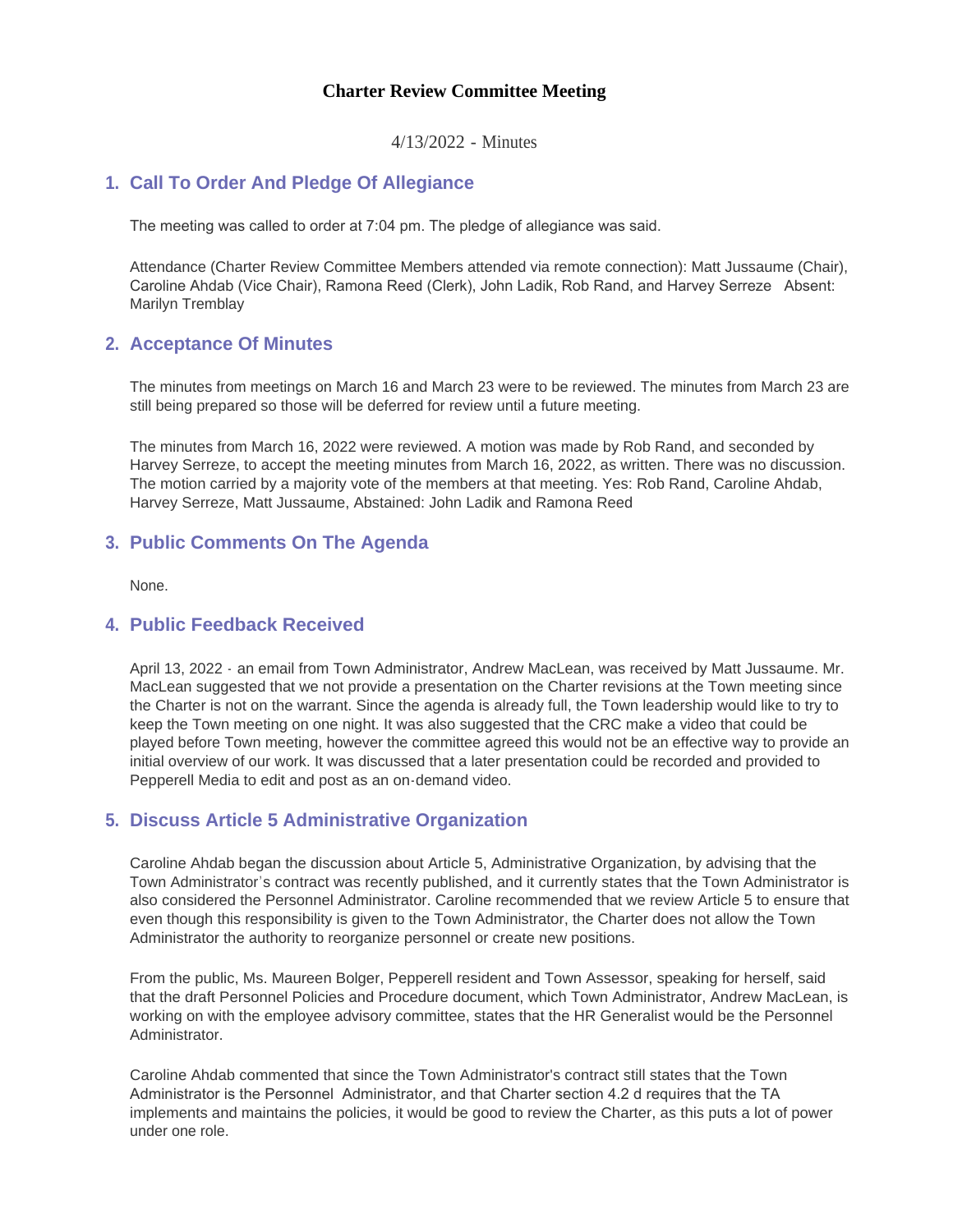The CRC reviewed Charter sections 4.2 (Town Administrator Powers and Duties) and 5.1b (Organization of Town Government) to determine if there are provisions that provide limitations on what a person in the Personnel Administrator role can change with regard to Town positions and reorganizations.

Caroline's concern is that Article 5.1 could allow for loopholes for the Personnel Administrator to make organization changes that aren't required to come before the Town. Rob Rand also expressed concern about this.

It was noted by the Committee that the Personnel Administrator role is not defined in the Charter, but it will be in the upcoming Personnel Policies and Procedures. Matt Jussaume asked the Committee to consider whether any further changes are needed in the Charter framework for this, or are the restrictions for new positions and reorganizations sufficiently covered.

John Ladik commented that section 5.1 covers the rules on what changes can be made for the Town organization, so the Personnel Administrator could not implement reorganizations or new positions without their being approved by the Select Board and Town. However, it was questioned that since the Administrative Code document is not officially in effect yet, could this be an issue which would allow for loopholes?

Ultimately the committee decided that Article 5.1 sufficiently addresses the rules for the Town organization.

**Motion:** John Ladik made a motion to close the discussion on Article 5, which was seconded by Caroline Ahdab.

There was no further discussion. A vote was taken and the motion carried by majority vote. Yes: Ramona Reed, Harvey Serreze, Caroline Ahdab, John Ladik, Matt Jussaume, Abstained: Rob Rand

## **Review Charter Sections As Needed For Final Draft 6.**

The Committee discussed the Charter drafts that we're currently preparing to present to Town counsel and the public. We agreed that we should hold off presenting the drafts to the public until after the Town counsel provides feedback, in case we are given significant additional changes to make.

John Ladik advised that he noted inconsistencies with how terminology related to the Mass General Laws was referenced. He also noted some references made to the generic term "the law", and suggested that these be changed to specify "by-law".

Ramona Reed suggested that we review John's recommendations at this meeting, prior to her recording them in the Charter draft, to ensure the Committee was in agreement with all of them.

The Committee reviewed John's list and agreed on which edits to make to the Charter draft.

**Action:** Ramona will incorporate the edits and create new "clean" and "red-lined" Charter draft documents.

# **Discuss Steps For Completing The Charter 7.**

The CRC discussed the presentation that would be made to the public about the Charter revisions. Matt Jussaume showed the Committee a slide from the presentation slide deck to receive some feedback. The slide presents the question: "What is the Pepperell Home Rule Charter", and on this a statement about how this is defined for the Town would be made.

**Action:** Caroline Ahdab will research and provide feedback for this.

The Committee also reviewed the timelines on the slides and agreed these need to be adjusted based on when we will have the Charter drafts ready for public review.